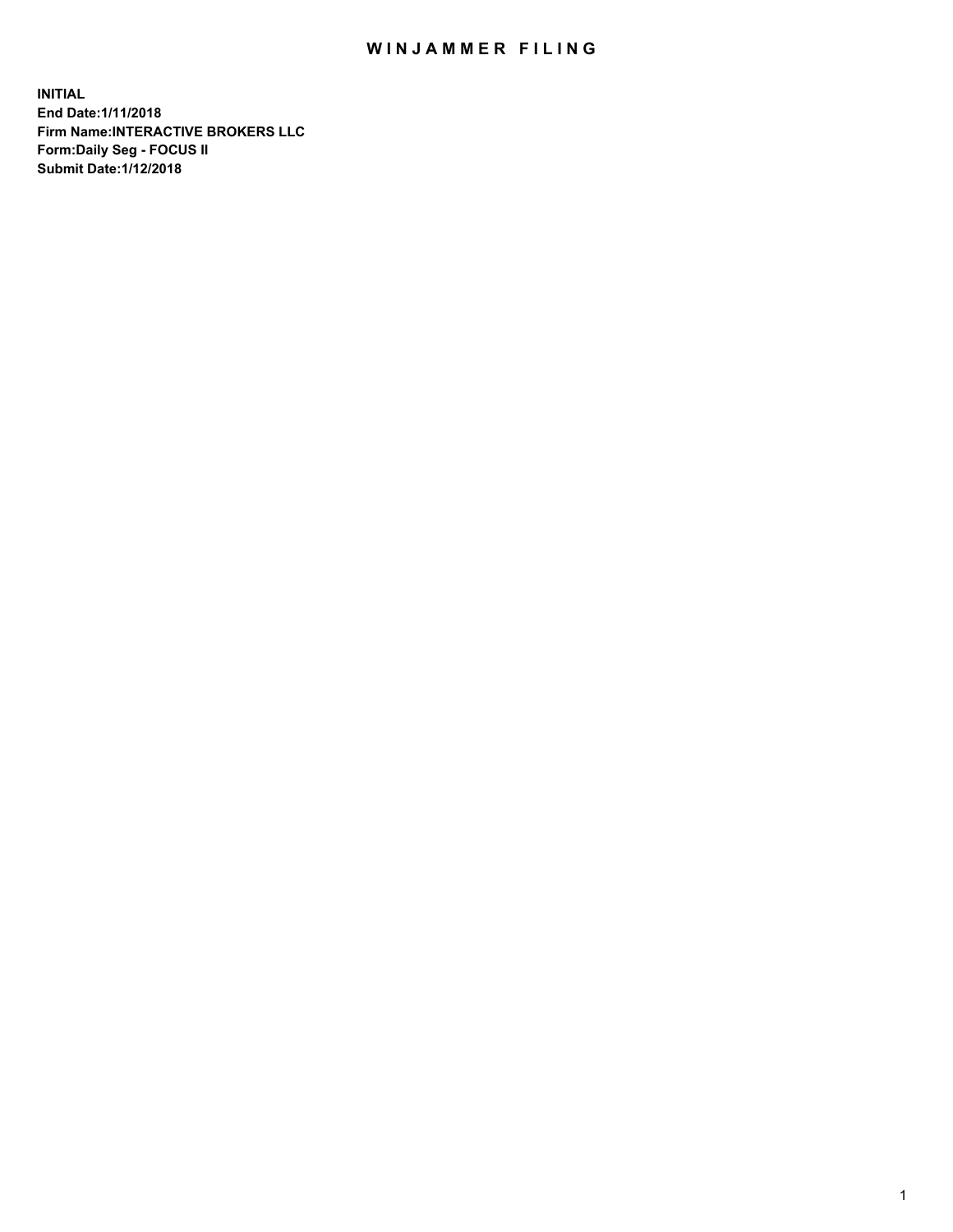## **INITIAL End Date:1/11/2018 Firm Name:INTERACTIVE BROKERS LLC Form:Daily Seg - FOCUS II Submit Date:1/12/2018 Daily Segregation - Cover Page**

| Name of Company<br><b>Contact Name</b><br><b>Contact Phone Number</b><br><b>Contact Email Address</b>                                                                                                                                                                                                                          | <b>INTERACTIVE BROKERS LLC</b><br><b>James Menicucci</b><br>203-618-8085<br>jmenicucci@interactivebrokers.c<br>om |
|--------------------------------------------------------------------------------------------------------------------------------------------------------------------------------------------------------------------------------------------------------------------------------------------------------------------------------|-------------------------------------------------------------------------------------------------------------------|
| FCM's Customer Segregated Funds Residual Interest Target (choose one):<br>a. Minimum dollar amount: ; or<br>b. Minimum percentage of customer segregated funds required:% ; or<br>c. Dollar amount range between: and; or<br>d. Percentage range of customer segregated funds required between: % and %.                       | $\overline{\mathbf{0}}$<br>0<br>155,000,000 245,000,000<br>00                                                     |
| FCM's Customer Secured Amount Funds Residual Interest Target (choose one):<br>a. Minimum dollar amount: ; or<br>b. Minimum percentage of customer secured funds required:%; or<br>c. Dollar amount range between: and; or<br>d. Percentage range of customer secured funds required between: % and %.                          | $\overline{\mathbf{0}}$<br>0<br>80,000,000 120,000,000<br>00                                                      |
| FCM's Cleared Swaps Customer Collateral Residual Interest Target (choose one):<br>a. Minimum dollar amount: ; or<br>b. Minimum percentage of cleared swaps customer collateral required:% ; or<br>c. Dollar amount range between: and; or<br>d. Percentage range of cleared swaps customer collateral required between:% and%. | $\overline{\mathbf{0}}$<br>$\overline{\mathbf{0}}$<br>00<br>0 <sub>0</sub>                                        |

Attach supporting documents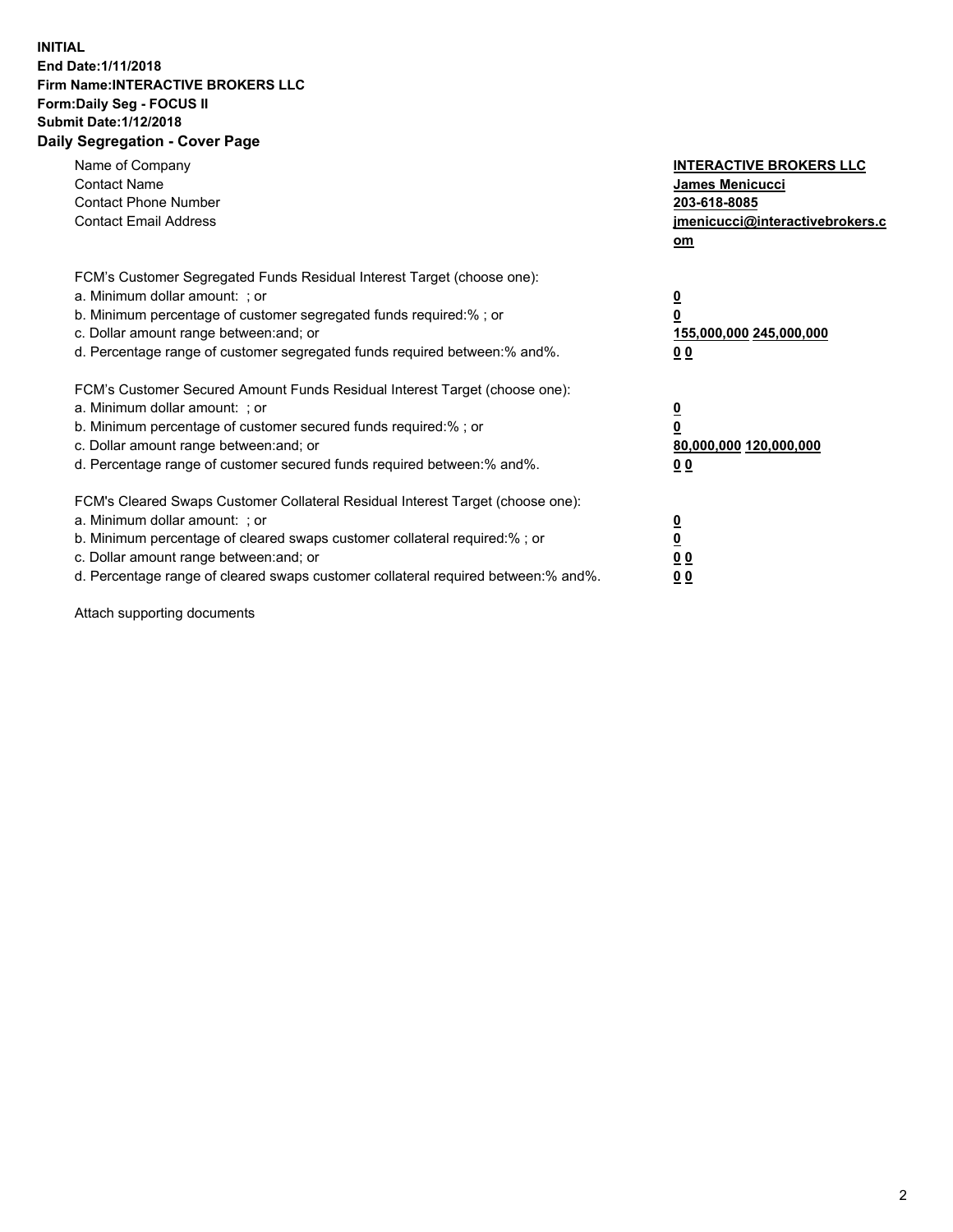## **INITIAL End Date:1/11/2018 Firm Name:INTERACTIVE BROKERS LLC Form:Daily Seg - FOCUS II Submit Date:1/12/2018 Daily Segregation - Secured Amounts**

|     | Daily Ocglegation - Occarea Anioants                                                                                            |                                    |
|-----|---------------------------------------------------------------------------------------------------------------------------------|------------------------------------|
|     | Foreign Futures and Foreign Options Secured Amounts                                                                             |                                    |
|     | Amount required to be set aside pursuant to law, rule or regulation of a foreign                                                | $0$ [7305]                         |
|     | government or a rule of a self-regulatory organization authorized thereunder                                                    |                                    |
| 1.  | Net ledger balance - Foreign Futures and Foreign Option Trading - All Customers                                                 |                                    |
|     | A. Cash                                                                                                                         | 476,710,544 [7315]                 |
|     | B. Securities (at market)                                                                                                       | $0$ [7317]                         |
| 2.  | Net unrealized profit (loss) in open futures contracts traded on a foreign board of trade                                       | 37,286,408 [7325]                  |
| 3.  | Exchange traded options                                                                                                         |                                    |
|     | a. Market value of open option contracts purchased on a foreign board of trade                                                  | 11,408 [7335]                      |
|     | b. Market value of open contracts granted (sold) on a foreign board of trade                                                    | $-101,039$ [7337]                  |
| 4.  | Net equity (deficit) (add lines 1.2. and 3.)                                                                                    | 513,907,321 [7345]                 |
| 5.  | Account liquidating to a deficit and account with a debit balances - gross amount                                               | 11,982 [7351]                      |
|     | Less: amount offset by customer owned securities                                                                                | 0 [7352] 11,982 [7354]             |
| 6.  | Amount required to be set aside as the secured amount - Net Liquidating Equity                                                  | 513,919,303 [7355]                 |
|     | Method (add lines 4 and 5)                                                                                                      |                                    |
| 7.  | Greater of amount required to be set aside pursuant to foreign jurisdiction (above) or line                                     | 513,919,303 [7360]                 |
|     | 6.<br>FUNDS DEPOSITED IN SEPARATE REGULATION 30.7 ACCOUNTS                                                                      |                                    |
| 1.  | Cash in banks                                                                                                                   |                                    |
|     |                                                                                                                                 |                                    |
|     | A. Banks located in the United States                                                                                           | 70,899,860 [7500]                  |
| 2.  | B. Other banks qualified under Regulation 30.7                                                                                  | 0 [7520] 70,899,860 [7530]         |
|     | Securities                                                                                                                      |                                    |
|     | A. In safekeeping with banks located in the United States<br>B. In safekeeping with other banks qualified under Regulation 30.7 | 422,940,595 [7540]                 |
| 3.  |                                                                                                                                 | 0 [7560] 422,940,595 [7570]        |
|     | Equities with registered futures commission merchants<br>A. Cash                                                                |                                    |
|     | <b>B.</b> Securities                                                                                                            | $0$ [7580]                         |
|     |                                                                                                                                 | $0$ [7590]                         |
|     | C. Unrealized gain (loss) on open futures contracts<br>D. Value of long option contracts                                        | $0$ [7600]                         |
|     | E. Value of short option contracts                                                                                              | $0$ [7610]                         |
| 4.  | Amounts held by clearing organizations of foreign boards of trade                                                               | 0 [7615] 0 [7620]                  |
|     | A. Cash                                                                                                                         |                                    |
|     | <b>B.</b> Securities                                                                                                            | $0$ [7640]<br>$0$ [7650]           |
|     | C. Amount due to (from) clearing organization - daily variation                                                                 | 0 [7660]                           |
|     | D. Value of long option contracts                                                                                               | $0$ [7670]                         |
|     | E. Value of short option contracts                                                                                              | 0 [7675] 0 [7680]                  |
| 5.  | Amounts held by members of foreign boards of trade                                                                              |                                    |
|     | A. Cash                                                                                                                         | 122,980,240 [7700]                 |
|     | <b>B.</b> Securities                                                                                                            | $0$ [7710]                         |
|     | C. Unrealized gain (loss) on open futures contracts                                                                             | 20,348,752 [7720]                  |
|     | D. Value of long option contracts                                                                                               | 11,408 [7730]                      |
|     | E. Value of short option contracts                                                                                              | -101,039 [7735] 143,239,361 [7740] |
| 6.  | Amounts with other depositories designated by a foreign board of trade                                                          | 0 [7760]                           |
| 7.  | Segregated funds on hand                                                                                                        | $0$ [7765]                         |
| 8.  | Total funds in separate section 30.7 accounts                                                                                   | 637,079,816 [7770]                 |
| 9.  | Excess (deficiency) Set Aside for Secured Amount (subtract line 7 Secured Statement                                             | 123,160,513 [7380]                 |
|     | Page 1 from Line 8)                                                                                                             |                                    |
| 10. | Management Target Amount for Excess funds in separate section 30.7 accounts                                                     | 80,000,000 [7780]                  |
| 11. | Excess (deficiency) funds in separate 30.7 accounts over (under) Management Target                                              | 43,160,513 [7785]                  |
|     |                                                                                                                                 |                                    |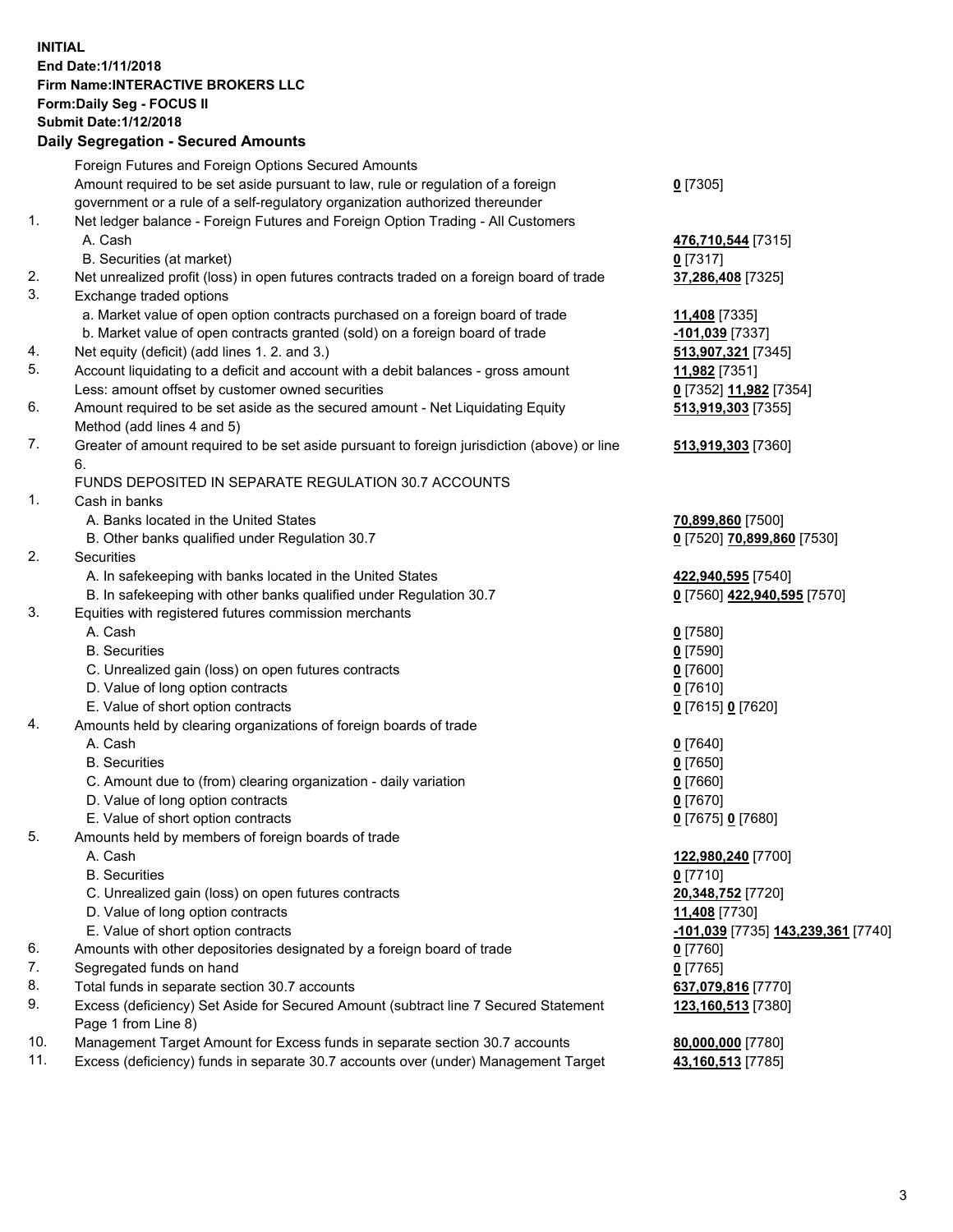**INITIAL End Date:1/11/2018 Firm Name:INTERACTIVE BROKERS LLC Form:Daily Seg - FOCUS II Submit Date:1/12/2018 Daily Segregation - Segregation Statement** SEGREGATION REQUIREMENTS(Section 4d(2) of the CEAct) 1. Net ledger balance A. Cash **4,552,350,124** [7010] B. Securities (at market) **0** [7020] 2. Net unrealized profit (loss) in open futures contracts traded on a contract market **-117,150,279** [7030] 3. Exchange traded options A. Add market value of open option contracts purchased on a contract market **248,309,090** [7032] B. Deduct market value of open option contracts granted (sold) on a contract market **-329,583,849** [7033] 4. Net equity (deficit) (add lines 1, 2 and 3) **4,353,925,086** [7040] 5. Accounts liquidating to a deficit and accounts with debit balances - gross amount **270,538** [7045] Less: amount offset by customer securities **0** [7047] **270,538** [7050] 6. Amount required to be segregated (add lines 4 and 5) **4,354,195,624** [7060] FUNDS IN SEGREGATED ACCOUNTS 7. Deposited in segregated funds bank accounts A. Cash **563,017,582** [7070] B. Securities representing investments of customers' funds (at market) **2,852,353,795** [7080] C. Securities held for particular customers or option customers in lieu of cash (at market) **0** [7090] 8. Margins on deposit with derivatives clearing organizations of contract markets A. Cash **22,623,622** [7100] B. Securities representing investments of customers' funds (at market) **1,205,137,242** [7110] C. Securities held for particular customers or option customers in lieu of cash (at market) **0** [7120] 9. Net settlement from (to) derivatives clearing organizations of contract markets **-9,354,112** [7130] 10. Exchange traded options A. Value of open long option contracts **248,950,492** [7132] B. Value of open short option contracts **-330,305,170** [7133] 11. Net equities with other FCMs A. Net liquidating equity **0** [7140] B. Securities representing investments of customers' funds (at market) **0** [7160] C. Securities held for particular customers or option customers in lieu of cash (at market) **0** [7170] 12. Segregated funds on hand **0** [7150] 13. Total amount in segregation (add lines 7 through 12) **4,552,423,451** [7180] 14. Excess (deficiency) funds in segregation (subtract line 6 from line 13) **198,227,827** [7190] 15. Management Target Amount for Excess funds in segregation **155,000,000** [7194] **43,227,827** [7198]

16. Excess (deficiency) funds in segregation over (under) Management Target Amount Excess